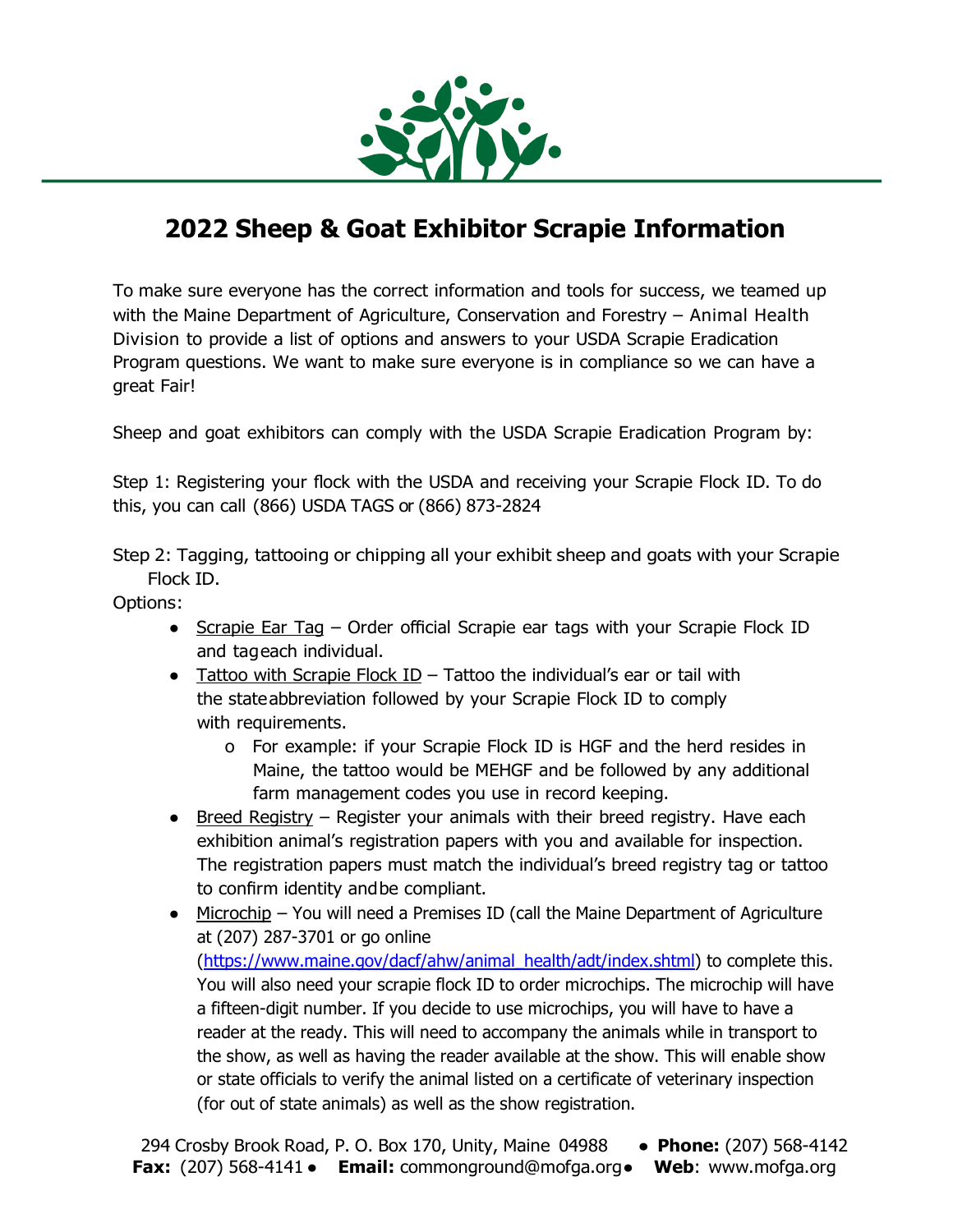Step 3: Bring supporting paperwork and/or equipment as determined by your identification method above to the exhibition and have available for officials.

If coming from out of the State of Maine, you will need a certificate of veterinary inspection ("health papers") as well as an import permit (have your vet call 207-287-3701 to obtain an import permit number).

All sheep and goats exhibited at agricultural fairs are required to have a Scrapie Flock Identification of some sort. Pleaseexplore the options above and pick the best method for you. If you have questions, please contact the Fair Office 207-568-4142 or commonground@mofga.org.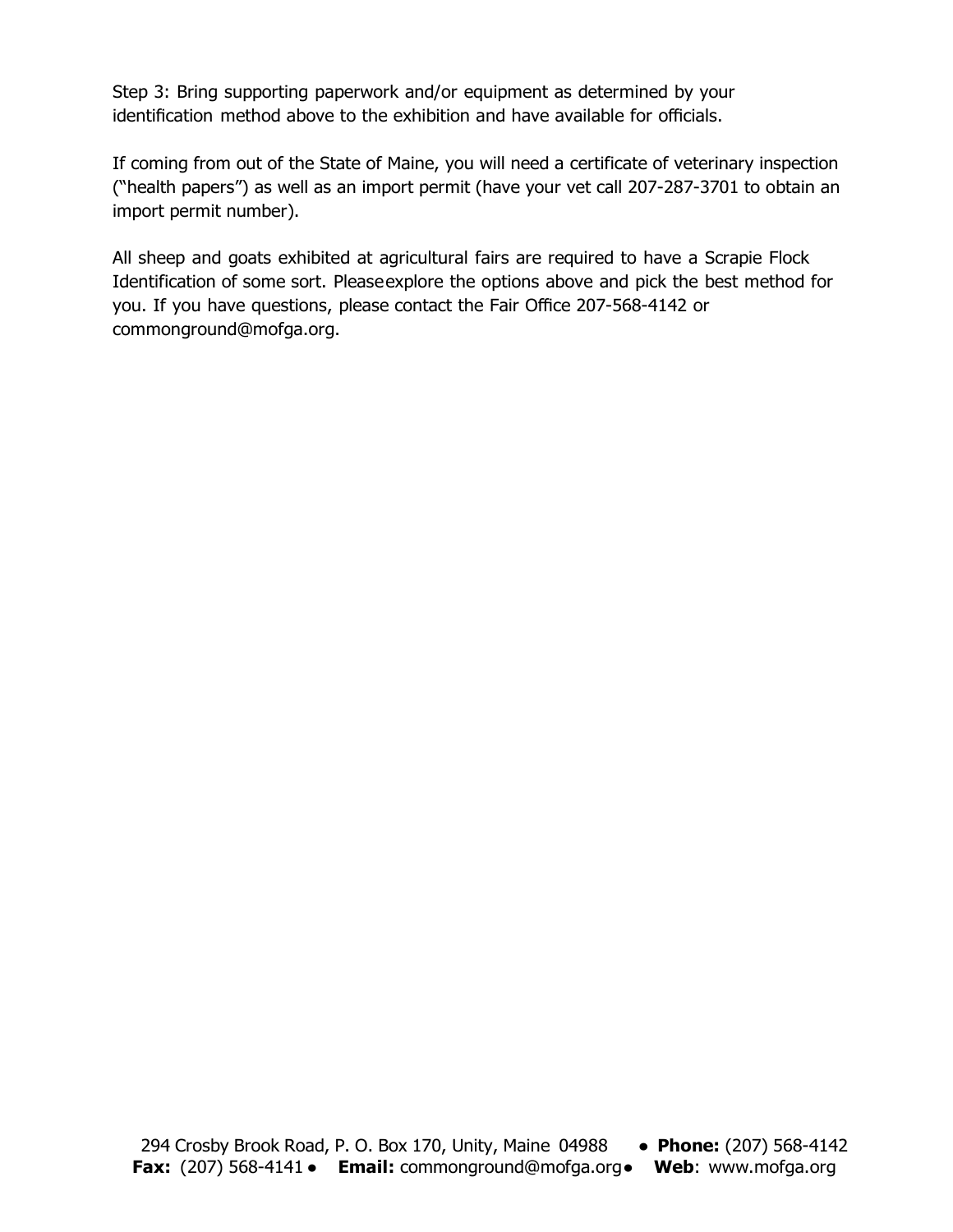

**JANET MILLS GOVERNOR**

### **STATE OF MAINE DEPARTMENT OF AGRICULTURE, CONSERVATION & FORESTRY**

DIVISION OF ANIMAL AND PLANT HEALTH 28 STATE HOUSE STATION

AUGUSTA, MAINE 04333

**AMANDA BEAL COMMISSIONER**

### **Common Questions about the Scrapie Tagging Rules**

#### **How do I get scrapie tags?**

You can obtain discounted tags and a tagger by calling the toll-free USDA Scrapie Program number, and following the directions on the phone tree carefully: 1-**866-USDA-TAG (866-873-2824**). Your call will be routed to USDA personnel who can register you for the program, issue a Flock ID number, and assist you with ordering tags for your sheep/goats.

#### **Can I get scrapie tags from somewhere else?**

There are other suppliers like Allflex, Premier, and Hasco. They all charge for their tags and taggers and the taggers are not interchangeable. This is where you'll need to source tags from when the discounted USDA supplies run out.

#### **I am not a part of the scrapie free program; do I have to use scrapie tags?**

**YES,** *all* sheep and goats in the US are a part of the National Scrapie Eradication Program. This is a mandatory program that began in 2001. This program requires sheep and goats to be officially identified before leaving the owner's property, even if just for a brief show or exhibition. There are very few exceptions to this requirement.

#### **Can I opt out of the Nation Scrapie Eradication Program?**

No, all sheep and goats in the US are required by law to be a part of the National Scrapie Eradication Program.

#### **What is the difference between scrapie tags and normal animal ID tags?**

All official scrapie tags must have the US route shield on them, and many include your Flock ID. Normal ID tags you can buy will not have this shield on them.

#### **Can my friend and I share scrapie tags?**

No, each tag is registered to a single flock and owner. This helps us track down the owners of an animal if there is a problem with scrapie down the road.

#### **Which of my sheep or goats need a scrapie tag?**

In general, most all sheep and goats in Maine need a scrapie tag. There is a flow chart attached to this document that can help you decide if any of your animals fall under the exceptions to needing a tag. If you are in doubt, tag them.

If you have more questions about Scrapie tagging or any other animal ID rules, ask your veterinarian or feel free to contact me or other members of the Maine Animal Health team at any time.

Dr. Michele Walsh State Veterinarian, ME DACF DAPH (207) 287-7615; (cell) 215-6727 [michele.walsh@maine.gov](mailto:michele.walsh@maine.gov)

CONTENT REV. JUL 2021

**E.** ANN GIBBS, DIRECTOR **ALECTOR EXECUTIVE AEXECUTIVE PHONE:** (207) 287-3891 DIVISION OF ANIMAL AND PLANT HEALTH **FAX: (207) 287-7548** 90 BLOSSOM LANE, DEERING BUILDING **WWW.MAINE.GOV/DACF & Forestry** WWW.MAINE.GOV/DACF

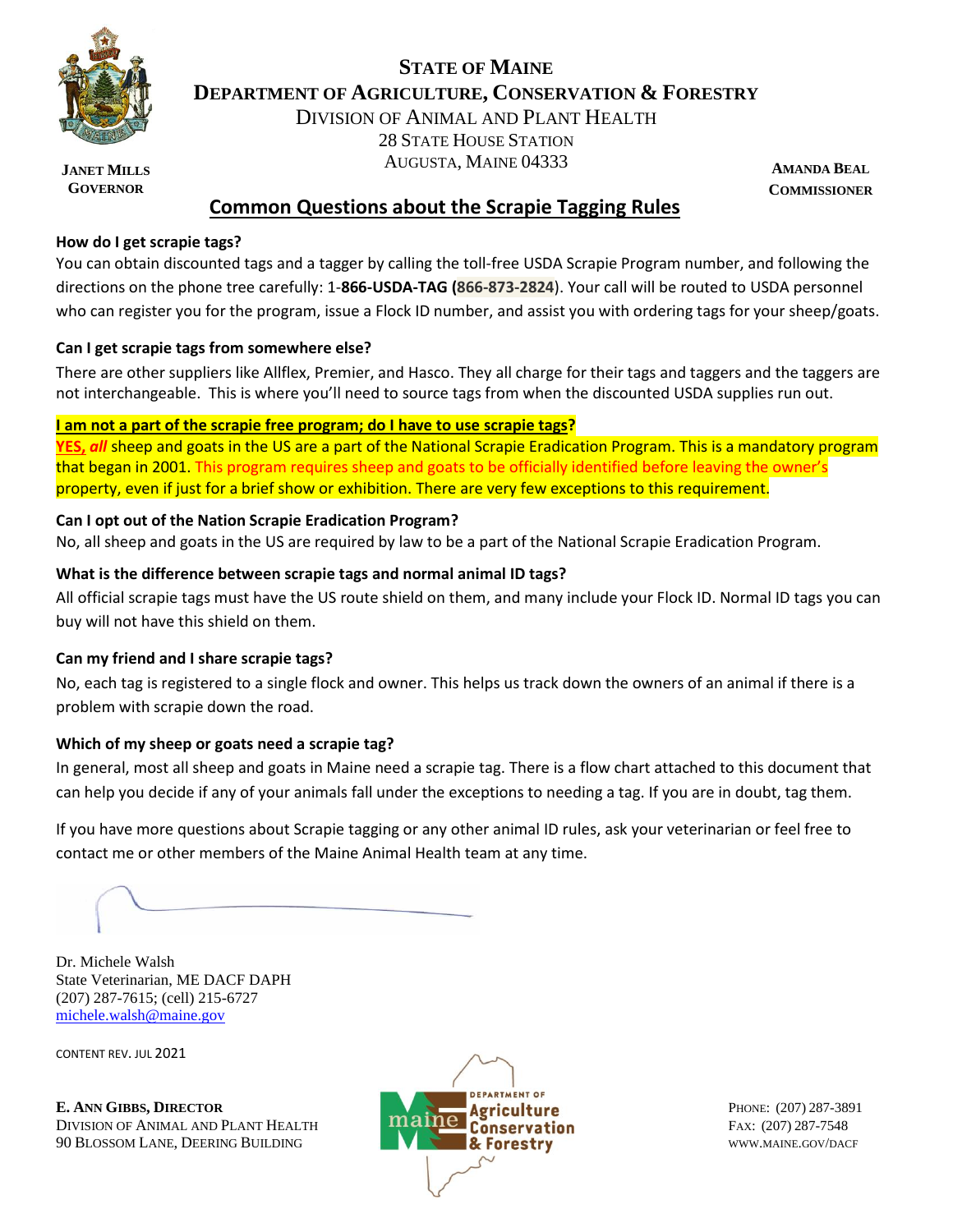# **Combined Maine and Federal Scrapie Tagging Requirements for Goats**